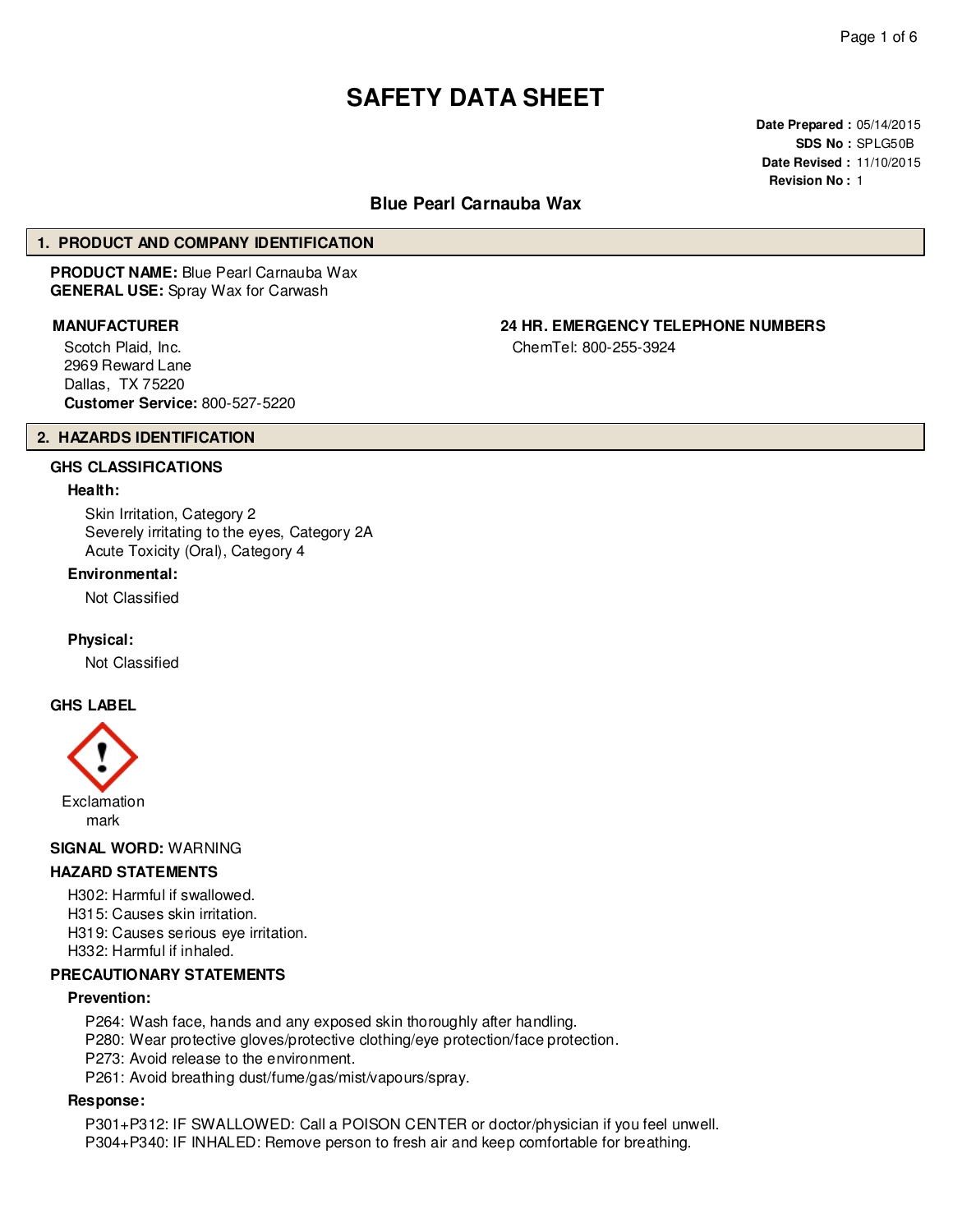## Blue Pearl Carnauba Wax

P305+P351+P338: IF IN EYES: Rinse cautiously with water for several minutes. Remove contact lenses, if present and easy to do. Continue rinsing.

P332+P313: If skin irritation occurs: Get medical advice/attention.

P362: Take off contaminated clothing.

## **Storage:**

P234: Keep only in original packaging. P102: Keep out of reach of children.

## **Disposal:**

P501: Dispose of contents/container to an approved waste disposal plant.

## **POTENTIAL HEALTH EFFECTS**

**EYES:** Contact causes severe eye irritation.

**SKIN: Causes skin irritation** 

**INGESTION:** May cause irritation of the mucous membranes.

**INHALATION:** May cause respiratory tract irritation.

## **3. COMPOSITION / INFORMATION ON INGREDIENTS**

| l Chemical Name                                                 | $Wt.\%$ | <b>CAS</b>           |
|-----------------------------------------------------------------|---------|----------------------|
| Distillates (petroleum), Straight Run Middle                    |         | $10 - 20$ 64741-44-2 |
| Quaternary Ammonium Compounds, Dicocoalkyl, Dimethyl, Chlorides |         | $10 - 20$ 61789-77-3 |
| 2-Propanol                                                      | $1 - 5$ | 67-63-0              |
| 2- Butoxyethanol                                                | $1 - 5$ | $111 - 76 - 2$       |

## **4. FIRST AID MEASURES**

**EYES:** Hold eyelids apart and flush eyes with plenty of water for at least 15 minutes. Remove contact lenses if present.

**SKIN:** Wash with soap and water. Get medical attention if irritation develops or persists.

**INGESTION:** Do NOT induce vomiting. Never give anything by mouth to an unconscious person. Rinse mouth with water. Consult a physician.

**INHALATION:** Remove victim to fresh air. If irritation persists, get medical attention.

## **SIGNS AND SYMPTOMS OF OVEREXPOSURE**

**EYES:** Contact causes serious eye irritation.

**SKIN:** Contact causes skin irritation.

**INGESTION:** May cause headache and nausea.

**INHALATION:** May cause drowsiness and/or dizziness.

**ACUTE EFFECTS:** Eye contact may cause stinging, tearing, redness and blurred vision. Skin contact may cause redness and irritation.

**CHRONIC EFFECTS:** Repeated or prolonged exposure to the skin may cause dermatitis. Ingestion may cause nausea, weakness and central nervous systems effects.

**NOTES TO PHYSICIAN:** Treat symptomatically

## **5. FIRE FIGHTING MEASURES**

**EXTINGUISHING MEDIA:** Use dry chemical, carbon dioxide, water spray (fog) or foam when fighting fires involving this material. **HAZARDOUS COMBUSTION PRODUCTS:** Oxides of carbon, nitrogen and hydrocarbons.

**FIRE FIGHTING EQUIPMENT:** Use personal protective equipment

## **6. ACCIDENTAL RELEASE MEASURES**

**SMALL SPILL:** After removal, flush contaminated area thoroughly with water.

**LARGE SPILL:** Dike spilled material or otherwise contain material to ensure runoff does not reach into soil, ditches, sewers and / or groundwater. Transfer material into suitable containers for proper disposal in accordance with local, state and federal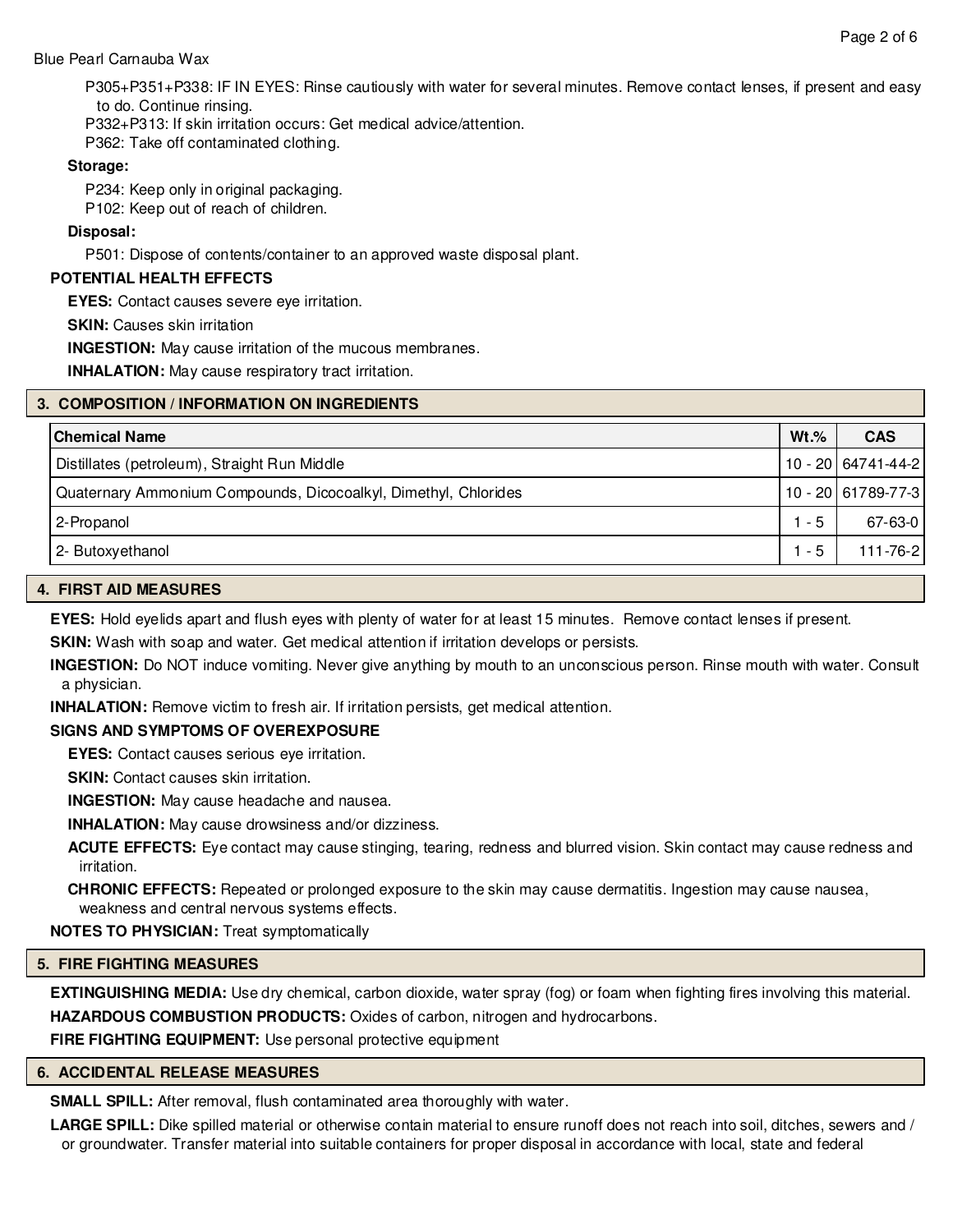regulations.

## **ENVIRONMENTAL PRECAUTIONS**

**WATER SPILL:** Do not allow material to contaminate waterways.

**LAND SPILL:** Do not allow material to contaminate the soil.

**GENERAL PROCEDURES:** Ensure clean-up is conducted by trained personnel only. Refer to protective measures listed in Sections 7 and 8.

**SPECIAL PROTECTIVE EQUIPMENT:** For personal protection see section 8.

## **7. HANDLING AND STORAGE**

**GENERAL PROCEDURES:** Handle in accordance with good industrial hygiene and safety procedures. Use personal protection recommended in Section 8. Follow all product label instructions.

**HANDLING:** Follow all SDS/label precautions even after container is emptied because it may retain product residues. **STORAGE:** Keep out of reach of children. Store in original container in a cool, dry and well ventilated area.

## **8. EXPOSURE CONTROLS / PERSONAL PROTECTION**

## **EXPOSURE GUIDELINES**

| OSHA HAZARDOUS COMPONENTS (29 CFR1910.1200)  |             |                        |                   |                  |                   |                     |                   |
|----------------------------------------------|-------------|------------------------|-------------------|------------------|-------------------|---------------------|-------------------|
|                                              |             | <b>EXPOSURE LIMITS</b> |                   |                  |                   |                     |                   |
|                                              |             | <b>OSHA PEL</b>        |                   | <b>ACGIH TLV</b> |                   | <b>Supplier OEL</b> |                   |
| <b>Chemical Name</b>                         |             | ppm                    | mg/m <sup>3</sup> | ppm              | mg/m <sup>3</sup> | ppm                 | mg/m <sup>3</sup> |
| Distillates (petroleum), Straight Run Middle | <b>TWA</b>  |                        |                   |                  | 200               |                     |                   |
| 2-Propanol                                   | <b>TWA</b>  | 400                    | 980               | 200              | 490               | NL.                 | NL.               |
|                                              | STEL        |                        |                   | 400              | 960               | <b>NL</b>           | <b>NL</b>         |
| 2- Butoxyethanol                             | <b>TWA</b>  | 50                     | 240               | 20               | 97                | NL                  | <b>NL</b>         |
|                                              | <b>STEL</b> |                        |                   |                  |                   | <b>NL</b>           | <b>NL</b>         |

**ENGINEERING CONTROLS:** None usually needed.

## **PERSONAL PROTECTIVE EQUIPMENT**

**EYES AND FACE:** Safety glasses with side shields.

**SKIN:** Chemical resistant gloves.

**RESPIRATORY:** No personal respiratory equipment normally required.

**PROTECTIVE CLOTHING:** Wear suitable protective clothing to prevent contact with skin.

**WORK HYGIENIC PRACTICES:** Wash contaminated clothing before reuse. Wash face, hands and any exposed skin thoroughly after handling.

**OTHER USE PRECAUTIONS:** Protective clothing and equipment should be in accordance with 29 CFR 1910.132 and 1910.133.

## **9. PHYSICAL AND CHEMICAL PROPERTIES**

**PHYSICAL STATE:** Liquid **ODOR:** Pina Colada **ODOR THRESHOLD:** Not determined for this mixture. **APPEARANCE:** Clear liquid **COLOR:** Blue **pH:** 7.5 to 8.5 (full strength) PERCENT VOLATILE: (w/w) 70-80% mostly as water. **FLASH POINT AND METHOD:** > 100°C (210°F) Open Cup **Notes:** Does not sustain combustion. **FLAMMABLE LIMITS:** Not determined for this mixture.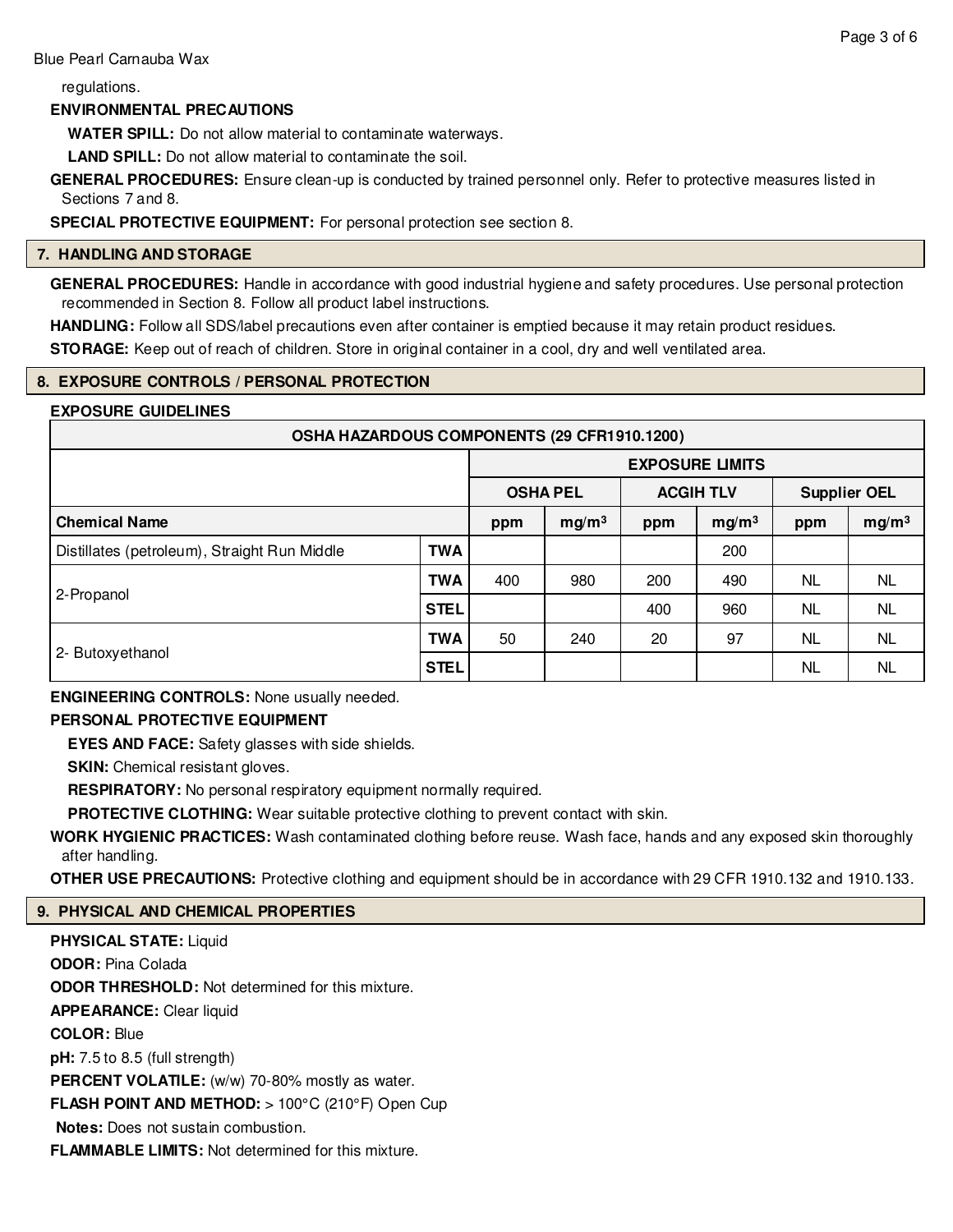**AUTOIGNITION TEMPERATURE:** Not determined for this mixture. **VAPOR PRESSURE:** Not determined for this mixture. **VAPOR DENSITY:** Not determined for this mixture. **BOILING POINT:** (180°F) to (220°F) **FREEZING POINT:** Not determined for this mixture. **THERMAL DECOMPOSITION:** Not determined for this mixture. **SOLUBILITY IN WATER:** Complete **EVAPORATION RATE:** Not determined for this mixture. **SPECIFIC GRAVITY:** 0.975 to 0.985 g/ml **VISCOSITY:** Not determined for this mixture. **(VOC):** 10.000 to 20.000 (Weight %) **OXIDIZING PROPERTIES:** This product is not classified as oxidizing

## **10. STABILITY AND REACTIVITY**

**REACTIVITY:** Stable under normal conditions.

**HAZARDOUS POLYMERIZATION: Will not occur.** 

**STABILITY:** Stable under normal conditions.

**CONDITIONS TO AVOID:** Excessive heat or cold.

**POSSIBILITY OF HAZARDOUS REACTIONS:** No dangerous reaction known under conditions of normal use.

**HAZARDOUS DECOMPOSITION PRODUCTS:** Oxides of carbon and hydrocarbons.

**INCOMPATIBLE MATERIALS:** Strong oxidizing agents, acids and bases.

## **11. TOXICOLOGICAL INFORMATION**

## **ACUTE**

| <b>Chemical Name</b>                                               | ORAL LD <sub>50</sub>   | <b>DERMAL LD<sub>50</sub></b> | <b>INHALATION</b><br>$LC_{50}$ |
|--------------------------------------------------------------------|-------------------------|-------------------------------|--------------------------------|
| Distillates (petroleum), Straight Run Middle                       | $> 5000$ mg/kg<br>(rat) | $>$ 2000 mg/kg<br>(rabbit)    | No data                        |
| Quaternary Ammonium Compounds, Dicocoalkyl, Dimethyl,<br>Chlorides | No data                 | No data                       | No data                        |
| 2-Propanol                                                         | 4710 mg/kg<br>(rat)     | $6290$ mg/kg<br>(rabbit)      | 16000 ppm (rat)                |
| 2- Butoxyethanol                                                   | 1300 mg/kg<br>(rat)     | $>$ 2000 mg/kg<br>(rat)       | 4.9 mg/l $(rat)$<br>Aerosol    |

**EYE EFFECTS:** Causes serious eye irrtation.

**SKIN EFFECTS:** May cause skin irritation.

**CHRONIC:** Long term or repeated exposure to this product defats the skin.

**SUBCHRONIC:** This product is irritating to the eyes and respiratory tract. This product may cause central nervous system effects. **CARCINOGENICITY**

| <b>Chemical Name</b> | <b>IARC</b><br><b>Status</b> | <b>Other</b>         |
|----------------------|------------------------------|----------------------|
| 2- Butoxyethanol     | Group 3                      | <b>ACGIH</b><br>(A3) |

**IARC:** IARC (Group 3) components are "not classifiable as human carcinogens"

**NTP:** No ingredient in this product is present at levels greater than or equal to 0.1% is identified as a known or anticipated carcinogen by NTP.

**OSHA:** No ingredient in this product is present at levels greater than or equal to 0.1% is identified as a carcinogen or potential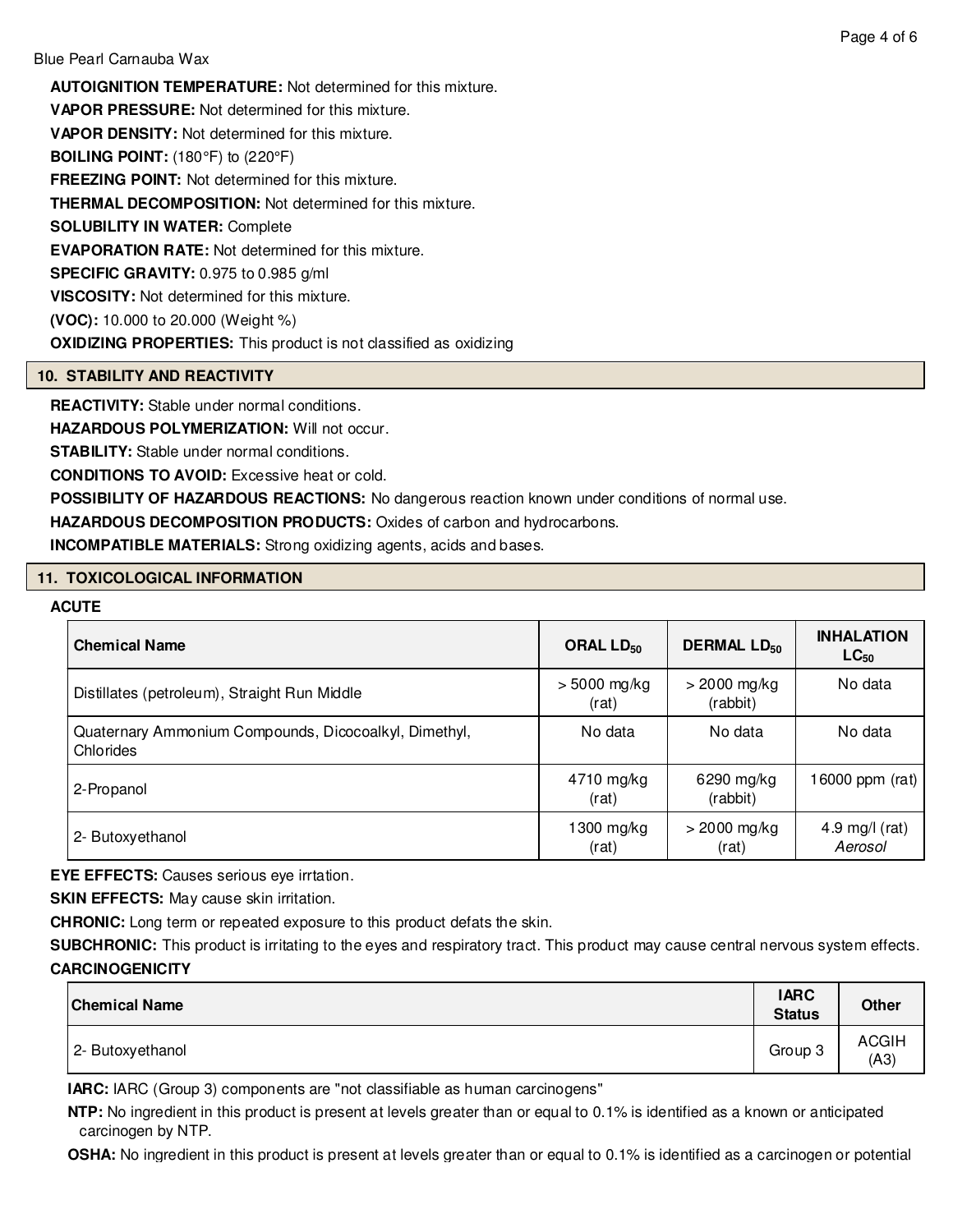carcinogen by OSHA.

**Notes:** ACGIH (A3) - Animal Carcinogen

**REPEATED DOSE EFFECTS:** Long term or repeated exposure to this product defats the skin.

**IRRITATION:** Skin and eye irritation.

**GENETIC EFFECTS:** Not determined for this mixture.

**REPRODUCTIVE EFFECTS:** Not determined for this mixture.

**TARGET ORGANS:** Contains material which may cause damage to the following organs: central nervous system.

**TERATOGENIC EFFECTS:** Not determined for this mixture.

**MUTAGENICITY:** Not determined for this mixture.

## **12. ECOLOGICAL INFORMATION**

**ECOTOXICOLOGICAL INFORMATION:** This product is not classified as environmentally hazardous. However, this does not exclude the possibility that large or frequent spills can have a harmful or damaging effect on the environment.

**BIOACCUMULATION/ACCUMULATION:** The potential for bioconcentration in organisms is low.

## **AQUATIC TOXICITY (ACUTE)**

**96-HOUR LC50:** Not determined for this mixture.

**48-HOUR EC50:** Not determined for this mixture.

**96-HOUR EC50:** Not determined for this mixture.

**CHEMICAL FATE INFORMATION:** Not determined for this mixture.

## **13. DISPOSAL CONSIDERATIONS**

**DISPOSAL METHOD:** Follow all Federal, State and Local Regulations appropriate for this material.

**PRODUCT DISPOSAL:** Wastewater resulting from this product should be directed to a proper waste water treatment facility.

**EMPTY CONTAINER:** Empty containers should be taken to an approved waste handling site for recycling or disposal. Do not reuse empty containers.

## **14. TRANSPORT INFORMATION**

## **DOT (DEPARTMENT OF TRANSPORTATION)**

**PROPER SHIPPING NAME:** Not dangerous goods.

## **ROAD AND RAIL (ADR/RID)**

**PROPER SHIPPING NAME:** Not dangerous goods.

## **15. REGULATORY INFORMATION**

## **UNITED STATES**

## **SARA TITLE III (SUPERFUND AMENDMENTS AND REAUTHORIZATION ACT)**

**311/312 HAZARD CATEGORIES:** Fire Hazard, Acute Health Hazard, Chronic Health Hazard

**FIRE:** Yes **PRESSURE GENERATING:** No **REACTIVITY:** No **ACUTE:** Yes **CHRONIC:** Yes

## **EPCRA SECTION 313 SUPPLIER NOTIFICATION**

| <b>Chemical Name</b> | $Wt.$ % | <b>CAS</b>       |
|----------------------|---------|------------------|
| 2-Propanol           | - 5     | $67 - 63 - 0$    |
| 2- Butoxyethanol     |         | 1 - 5   111-76-2 |

## **302/304 EMERGENCY PLANNING**

**EMERGENCY PLAN:** No chemicals in this product are subject to the reporting requirements of SARA Title III, Section 302.

**CERCLA (COMPREHENSIVE ENVIRONMENTAL RESPONSE, COMPENSATION, AND LIABILITY ACT)**

**CERCLA REGULATORY:** Not listed.

## **TSCA (TOXIC SUBSTANCE CONTROL ACT)**

**TSCA REGULATORY:** All ingredients are listed.